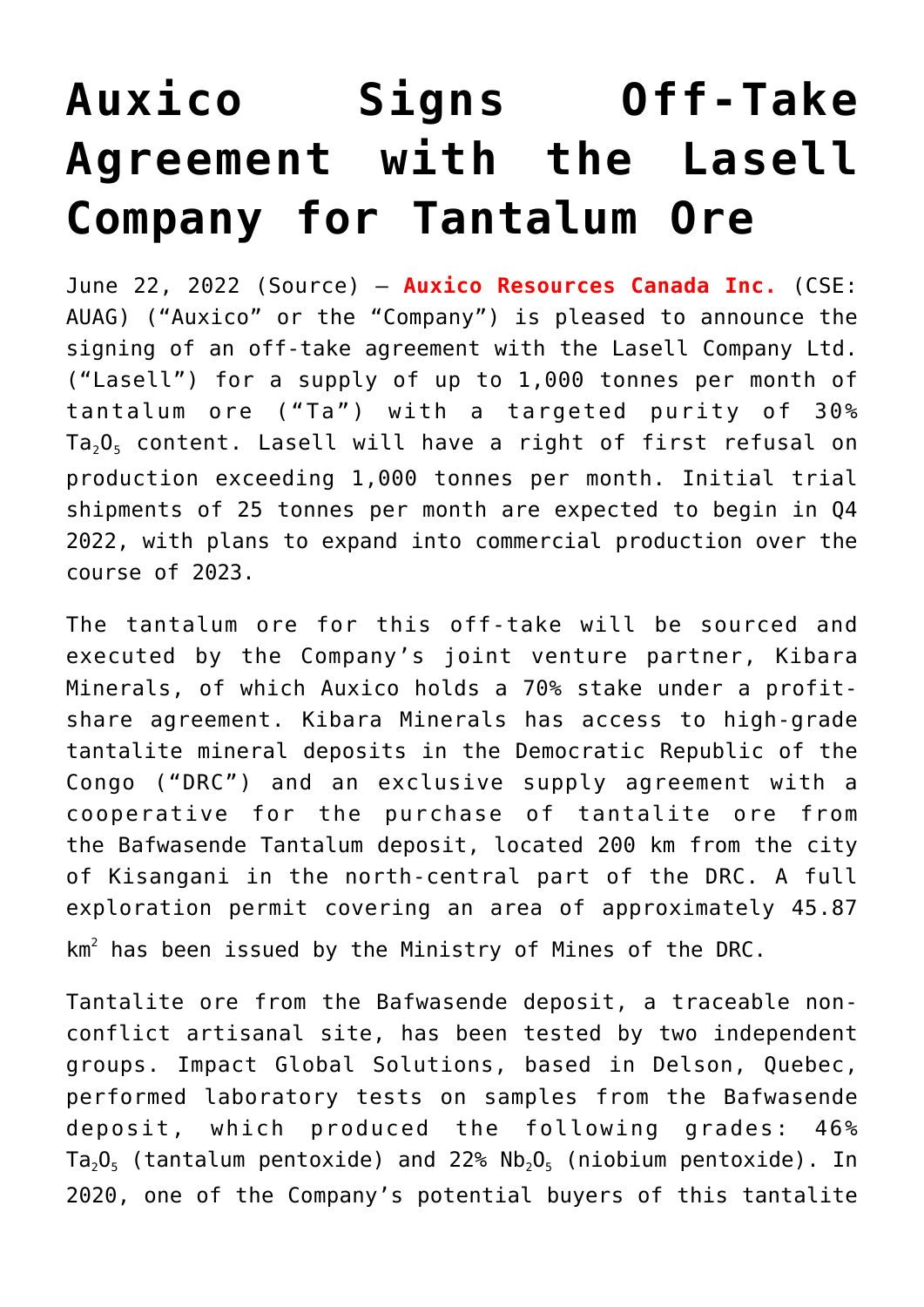ore also performed its respective tests, which resulted in 42.04%  $Ta_2O_5$  and 22.93% Nb<sub>2</sub>O<sub>5</sub>, which identified the Bafwasende Tantalum deposit as a high-grade columbite mineral source. Both tantalum and niobium are on the Government of Canada's published [2021 Critical Minerals List](https://c212.net/c/link/?t=0&l=en&o=3574320-3&h=1982913673&u=https%3A%2F%2Fwww.nrcan.gc.ca%2Fcriticalminerals&a=2021+Critical+Minerals+List) as well as the United States Geological Survey 2022 new list of 50 mineral commodities critical to the U.S. economy and national security after an extensive multi-agency assessment.

In 2020, initial geological surveys were carried out at the Bafwasende Tantalum deposit on foot, focusing on a known source of  $Ta_2O_5$  in an area of 400-metres in length by 200-metres in width. A total of seven exploration pits were dug over the identified mineralization zone and columbite concentrates recovered from the site have shown an average grade of tantalum pentoxide (Ta<sub>2</sub>O<sub>5</sub>) in excess of 30%. An aerial study of the permit and the surrounding areas was conducted by JAPOSAT in March 2021 which reconfirmed the initial mineralization and has identified three additional areas of interest within the same basin.

#### **Terms of the Agreement**

The pricing will be based on the Asian Metal Index or a similar industry benchmark, with delivery on CIF terms. The initial term of the agreement will be 10 years, automatically renewing for a second term of 10 years subject to mutual agreement.

Recently, the market price of tantalum concentrates at 30%  $Ta_2O_5$  was approximately US\$107,000 per metric tonne (data sourced from ISE).

#### **Lasell Company Ltd.**

Lasell Company Ltd. is a globally diversified investoroperator founded in Thailand in 2007. Lasell specializes in the natural resources industry and has recently diversified into commercial real estate. In 2007, Lasell started to trade minerals by collecting and recycling a range of rare metals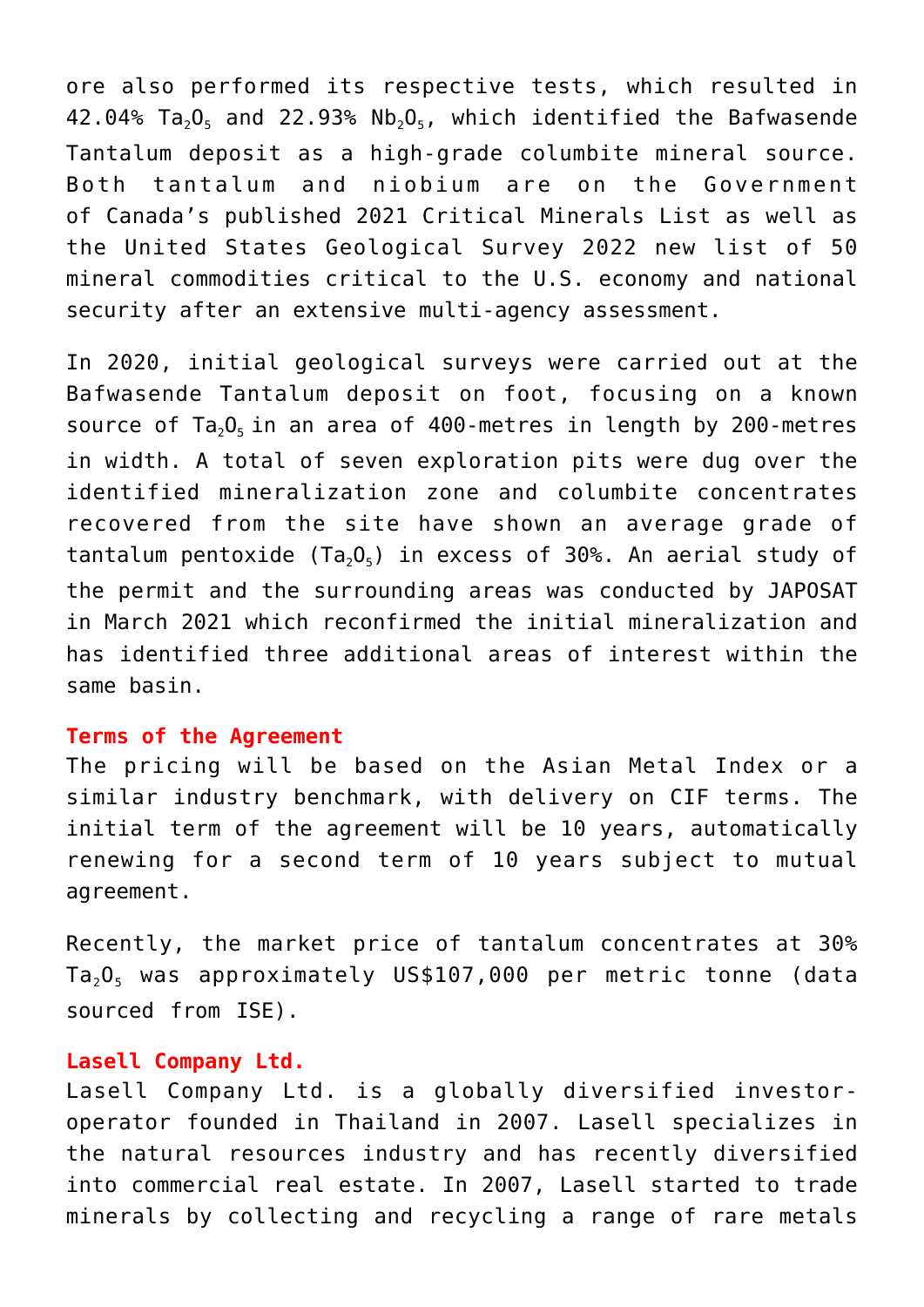such as tungsten, nickel, cobalt, titanium, and some rareearth elements. Since 2007, Lasell has grown from just trading minerals and now operates two processing plants in Thailand. With the upcoming off-take agreement for  $Ta_2O_5$  from the DRC, Lasell intends to dedicate one plant entirely to tantalum processing, using their engineering expertise to produce highgrade tantalum concentrates.

## **About Auxico Resources Canada Inc.**

Auxico Resources Canada Inc. ("Auxico" or the "Company") is a Canadian company that was founded in 2014 and based in Montreal. Auxico is engaged in the acquisition, exploration and development of mineral properties in Colombia, Brazil, Mexico, Bolivia and the Democratic Republic of the Congo.

Additional information on Auxico can be found on the Company's website ([www.auxicoresources.com\)](https://c212.net/c/link/?t=0&l=en&o=3574320-3&h=2421600907&u=http%3A%2F%2Fwww.auxicoresources.com&a=www.auxicoresources.com) or on SEDAR ([www.sedar.com\)](https://c212.net/c/link/?t=0&l=en&o=3574320-3&h=3403604533&u=http%3A%2F%2Fwww.sedar.com&a=www.sedar.com) under "Auxico Resources Canada Inc."

### **Qualified Person**

This news release was reviewed and approved by Joel Scodnick, P.Geo., an independent consultant to Auxico, in his capacity as a Qualified Person ("QP"), as defined by National Instrument 43-101. Although the results of the samples were tested by two independent laboratories and returned high grade values in tantalum and niobium, the QP cautions the reader to be aware that there is no chain of custody on the samples since they were not selected by the QP, nor has the QP visited the site.

**ON BEHALF OF THE BOARD OF DIRECTORS**

Pierre Gauthier CEO, Auxico Resources Canada Inc. pg@auxicoresources.com Cell: +1 514 299 0881

Mark Billings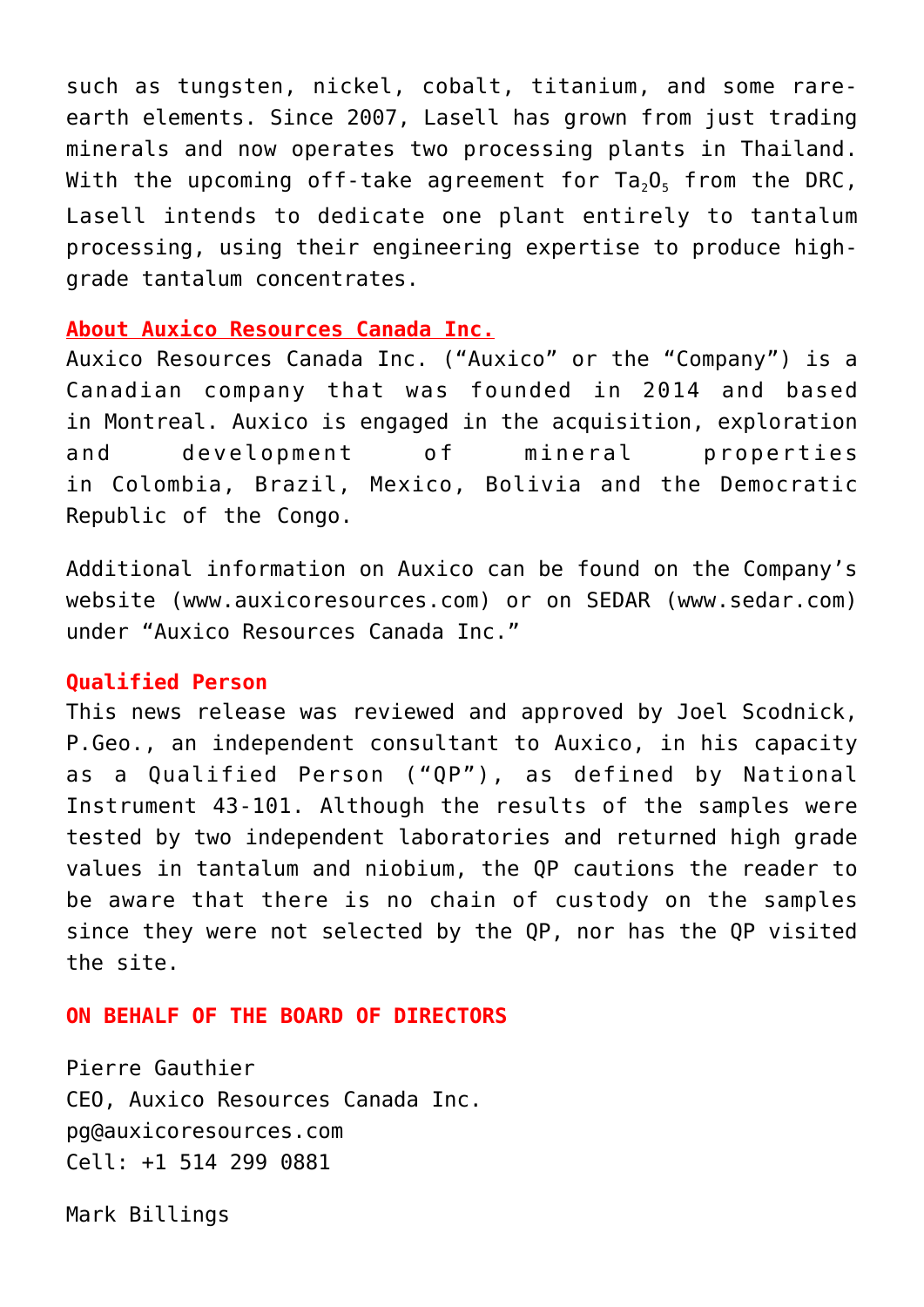President, Auxico Resources Canada Inc. mb@auxicoresources.com Cell: +1 514 296 1641

*The Canadian Securities Exchange (CSE) has not reviewed and does not accept responsibility for the adequacy or the accuracy of the contents of this release.*

### **Cautionary Note Regarding Forward-Looking Statements**

*The CSE has neither approved nor disapproved the contents of this press release. Neither the CSE nor its Regulation Services Provider (as that term is defined in the policies of the CSE) accepts responsibility for the adequacy or accuracy of this press release.*

*This press release contains statements that constitute "forward-statements." Such forward looking statements involve known and unknown risks, uncertainties and other factors that may cause the Company's actual results, performance or achievements, or developments to differ materially from the anticipated results, performance or achievements expressed or implied by such forward-looking statements.*

*Although the Company believes, in light of the experience of its officers and directors, current conditions and expected future developments and other factors that have been considered appropriate that the expectations reflected in this forward-looking information are reasonable, undue reliance should not be placed on them because the Company can give no assurance that they will prove to be correct. When used in this press release, the words "estimate", "project", "belief", "anticipate", "intend", "expect", "plan", "predict", "may" or "should" and the negative of these words or such variations thereon or comparable terminology are intended to identify forward-looking statements and information. The forwardlooking statements and information in this press release include information relating to the planned studies, drill program and the development of the Massangana Project, its*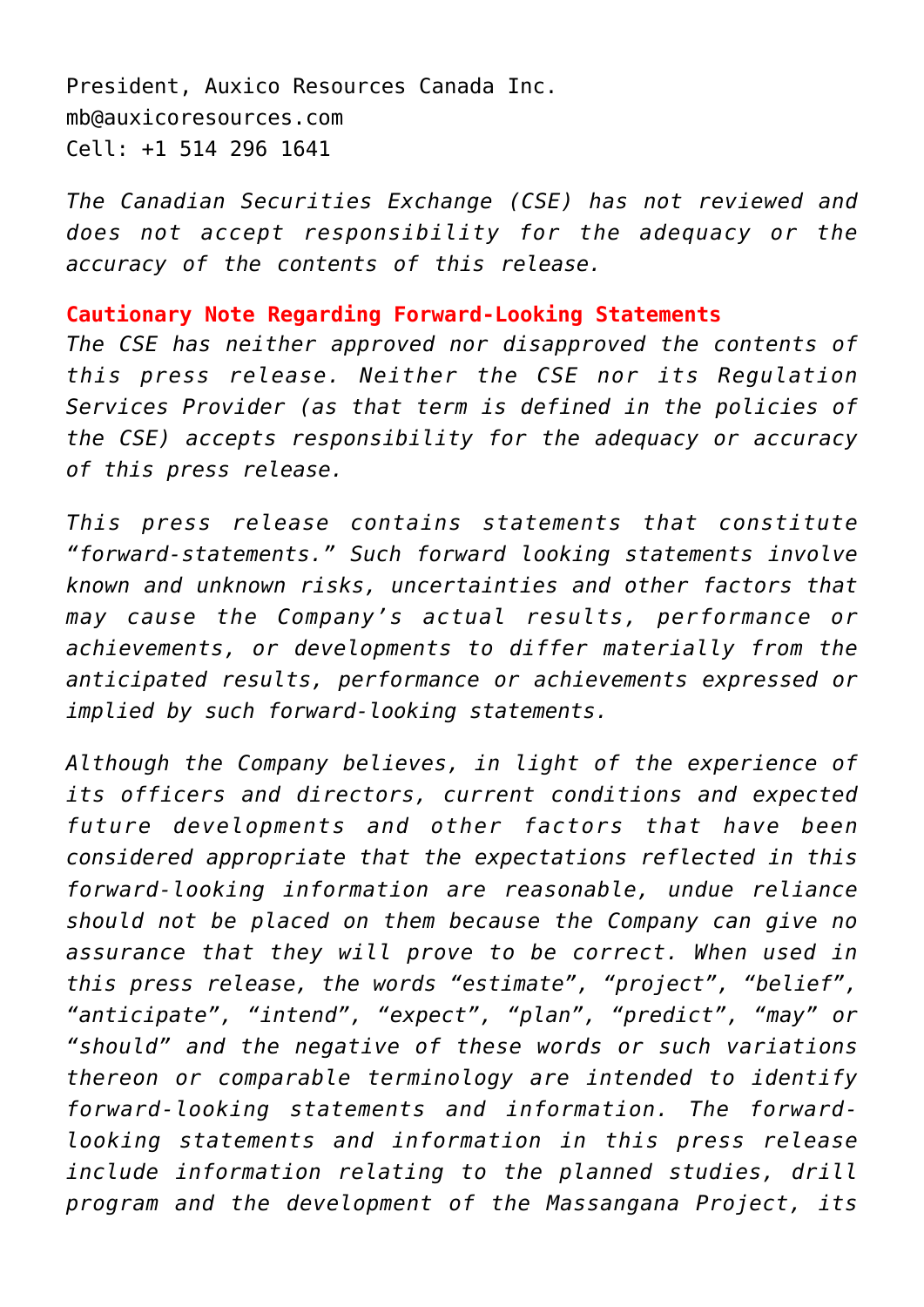*sampling program, indications and other mining projects and prospects thereof, related to the Company's operations in Brazil, Colombia, Bolivia and/or Democratic Republic of Congo. Such statements and information reflect the current view of the Company. Risks and uncertainties that may cause actual results to differ materially from those contemplated in those forward-looking statements and information.*

*By their nature, forward-looking statements involve known and unknown risks, uncertainties and other factors which may cause our actual results, performance or achievements, or other future events, to be materially different from any future results, performance or achievements expressed or implied by such forward-looking statements.*

*The forward-looking information contained in this news release represents the expectations of the Company as of the date of this news release and, accordingly, is subject to change after such date. Readers should not place undue importance on forward-looking information and should not rely upon this information as of any other date. The Company undertakes no obligation to update these forward-looking statements in the event that management's beliefs, estimates or opinions, or other factors, should change.*

*The Company cautions investors that any forward-looking information provided by the Company is not a guarantee of future results or performance, and that actual results may differ materially from those in forward-looking information as a result of various risk factors. These factors include, among others, uncertainties arising from the COVID-19 pandemic, and general economic conditions or conditions in the financial markets. The reader is referred to the Company's public filings for a more complete discussion of such risk factors, and their potential effects, which may be accessed through the Company's profile on SEDAR at [www.sedar.com.](http://www.sedar.com/) Except as required by securities law, the Company does not intend, and does not assume any obligation, to update or revise any*